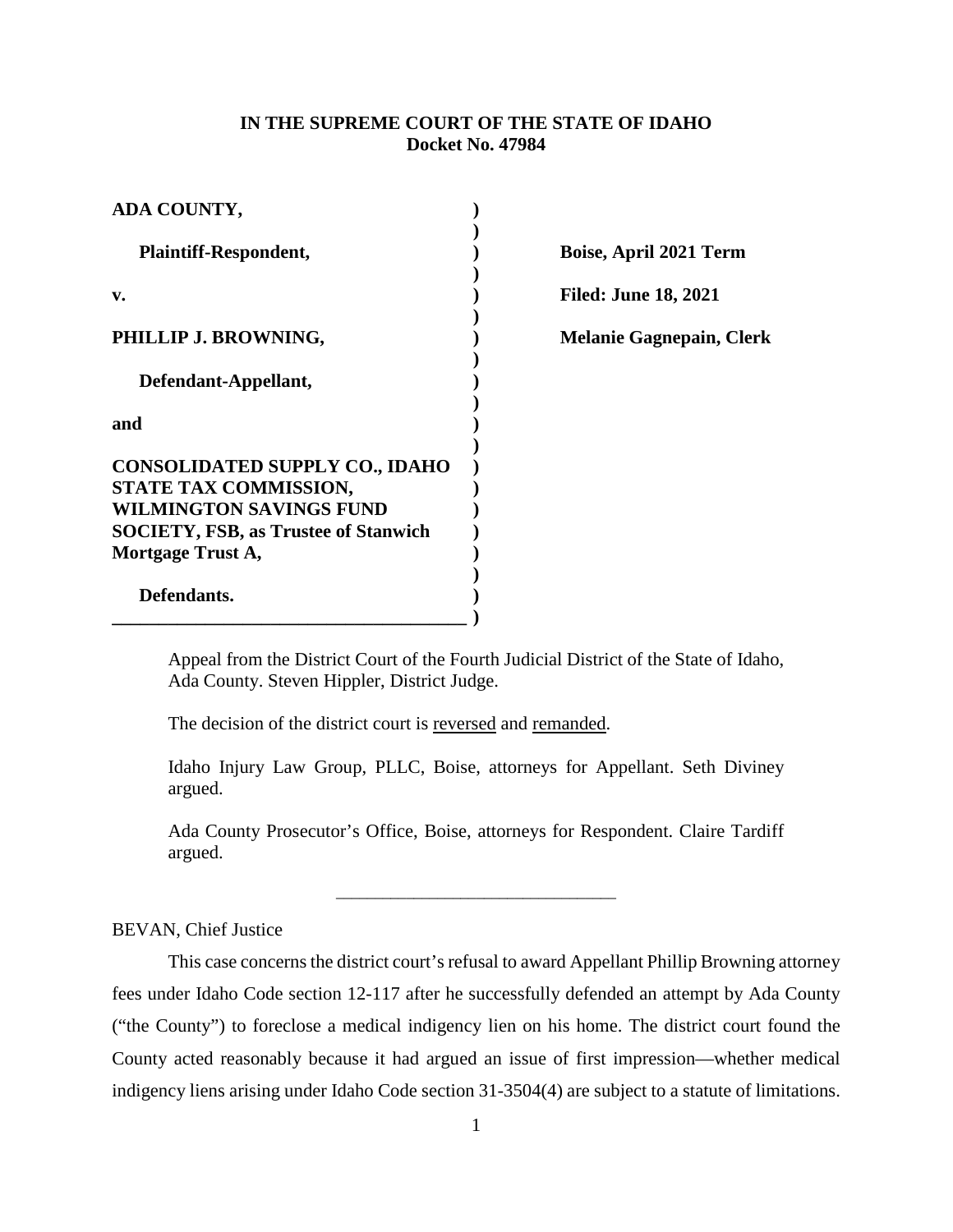Phillip appeals arguing the district court abused its discretion when it declined to award him attorney fees because the County's arguments were either not a matter of first impression or, if they were, the County's arguments were without a reasonable basis in fact or law. We reverse and remand.

## **I. FACTUAL AND PROCEDURAL BACKGROUND**

In 2000, Gloria and Marvin Browning filed a Uniform County Medical Assistance Application requesting the County provide financial assistance for necessary medical treatment as provided for by Idaho Code section 31-3501, *et seq*. As required by Idaho Code section 31- 3504(4), an automatic lien attached to Gloria and Marvin Browning's real property located at 3939 Lemhi Street, Boise, Idaho, ("Lemhi Property"). The lien amounted to \$10,989.65, the total amount of medical bills paid by the County.

Marvin and Gloria passed away in 2004 and 2006, respectively. The Lemhi Property then underwent multiple ownership changes, all by way of quitclaim deeds. Relevant here, the Lemhi Property passed to Phillip through quitclaim deed on April 12, 2012. The lien remains unsatisfied to this date.

In an attempt to collect on the lien, on October 4, 2018, the County initiated foreclosure proceedings against Phillip, the current owner of the Lemhi Property. Phillip answered, denying the validity of the lien and asserting the statute of limitations barred the County's foreclosure action, among other things. The County moved for summary judgment arguing no genuine issue of fact existed as to the existence and validity of the lien, and, as such, the County was entitled to a judgment of foreclosure. The County also argued no statute of limitation existed governing the foreclosure of the lien, nor was the lien subject to expiration. Phillip also moved for summary judgment, arguing the County failed to produce "evidence that a lien was created, perfected, assigned a numerical value, that Phillip Browning [wa]s subject to a personal judgment, and that the foreclosure action was actionable at the time the lawsuit was filed [i.e., that the action was barred by the statute of limitations]."

The district court issued its memorandum and order on the parties' cross-motions for summary judgment. The district court found that medical indigency liens are subject to the threeyear limitation period set out in Idaho Code section 5-218(1), or, alternatively, subject to the fouryear limitation period set out in Idaho Code section 5-224. The district court then found the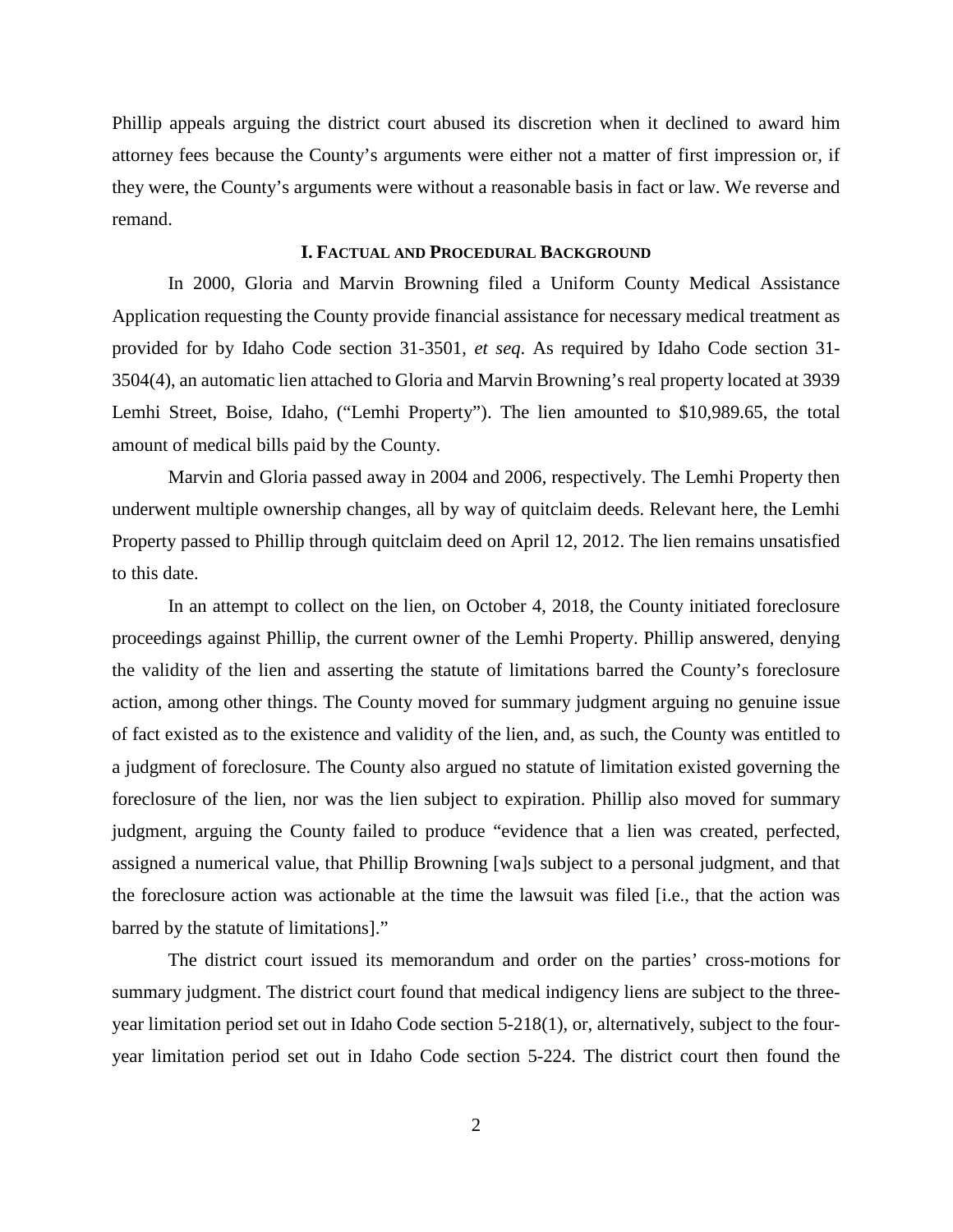County's right to foreclose on the Lemhi Property began on September 3, 2007. [1](#page-2-0) As a result, the district court ruled sections 5-218(1) and 5-224 barred the County from pursuing its action against Phillip, which the County initiated over eleven years after September 3, 2007.

After the district court's summary judgment ruling in his favor, Phillip moved the district court to award him attorney fees and costs pursuant to Idaho Code section 1[2](#page-2-1)-117.<sup>2</sup> The County objected, arguing, among other things, that it presented a matter of first impression: "[w]hether medical indigency liens arising under Title 31 of the Idaho Code are subject to a statute of limitations[.]" The district court issued its memorandum and order on fees and costs on January 29, 2020. The district court initially found Phillip waived his right to attorney fees and costs because he failed to comply with Idaho Rule of Civil Procedure (I.R.C.P.) 54(d)(4). The district court also explained even if Phillip had not waived his right to attorney fees, Phillip had no right to attorney fees under Idaho Code section 12-117 because the County reasonably raised an issue of first impression.

Phillip moved the district court to reconsider.<sup>[3](#page-2-2)</sup> The district court, on reconsideration, found Phillip did not waive his right to attorney fees and costs. Even so, the district court concluded that attorney fees were unwarranted under section 12-117. Phillip timely appealed.

### **II. ISSUE ON APPEAL**

1. Did the district court abuse its discretion when it denied Phillip's request for attorney fees under Idaho Code section 12-117(1)?

### **III. STANDARD OF REVIEW**

"This Court reviews a district court's denial of attorney fees under [Idaho Code section] 12-117 for an abuse of discretion." *Buckskin Props., Inc. v. Valley Cnty*., 154 Idaho 486, 498, 300 P.3d 18, 30 (2013). When reviewing an alleged abuse of discretion, this Court asks whether the

 $\overline{a}$ 

<span id="page-2-0"></span><sup>&</sup>lt;sup>1</sup> A lienholder may initiate a foreclosure on property subject to a medical indigency lien no earlier than one year after the death of the subject person when no personal representative has been appointed to administer the person's estate. I.C. § 56-218(6)(c)(1). The district court found the County had a right to foreclose on the Lemhi Property on September 3, 2007, because Gloria died on September 3, 2006, and her estate had not been probated, subjecting the County to the conditions of either Idaho Code section  $56-218(6)(c)(i)$  or section  $5-224$ .

<span id="page-2-1"></span><sup>&</sup>lt;sup>2</sup> Originally, Browning sought attorney fees under Idaho Code sections 12-120(3), 12-121, and 12-117. At the hearing on attorney fees, Browning clarified he was only seeking attorney fees under section 12-117.

<span id="page-2-2"></span><sup>&</sup>lt;sup>3</sup> Browning originally filed the motion to reconsider as a motion to amend judgment. However, Browning later clarified he was moving the district court to reconsider its order regarding attorney fees and costs under I.R.C.P. 11.2(b). The district court applied the standards governing motions to reconsider in denying Browning's motion.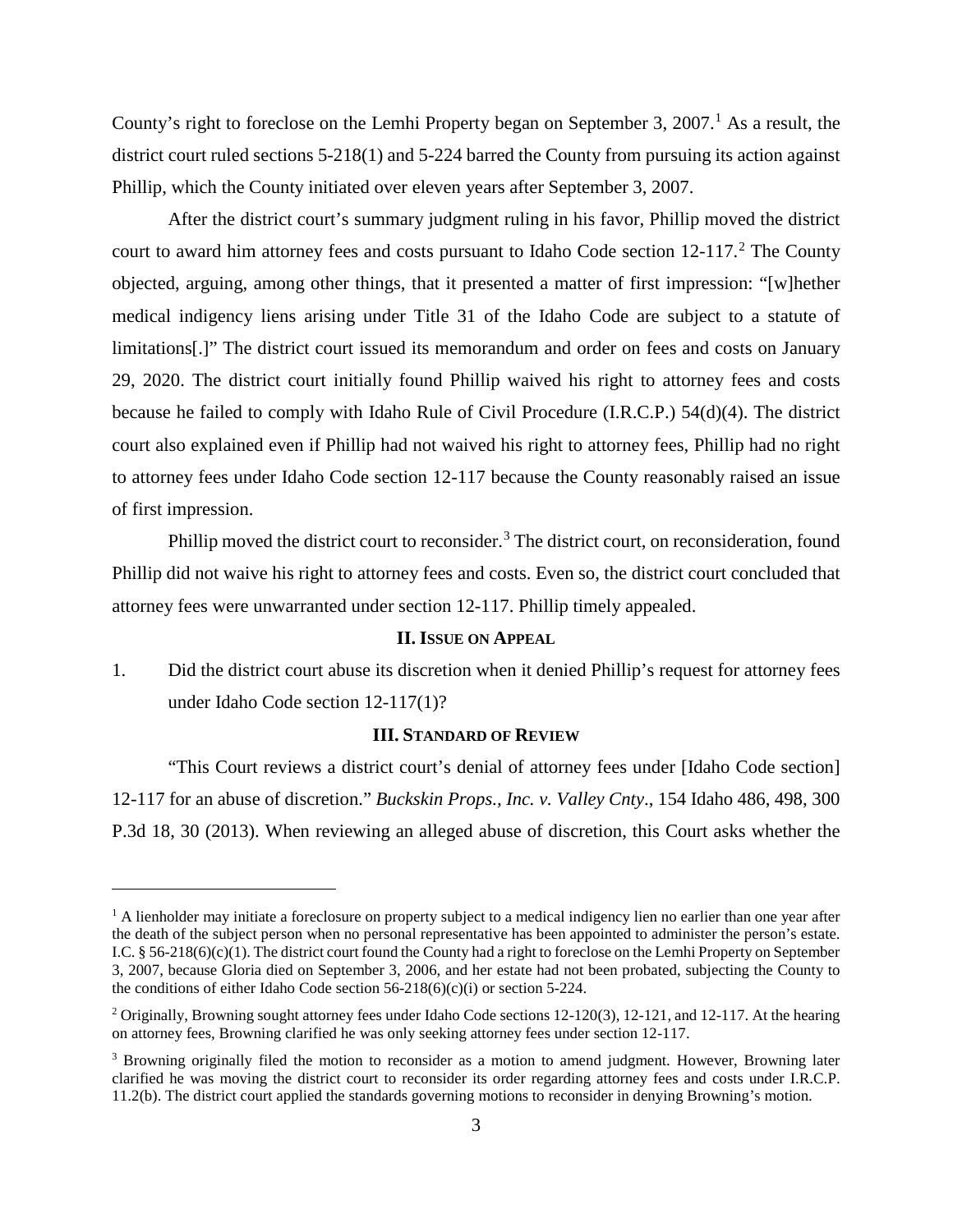trial court: "(1) correctly perceived the issue as one of discretion; (2) acted within the outer boundaries of its discretion; (3) acted consistently with the legal standards applicable to the specific choices available to it; and (4) reached its decision by the exercise of reason." *Lunneborg v. My Fun Life*, 163 Idaho 856, 863, 421 P.3d 187, 194 (2018).

#### **IV. ANALYSIS**

This case is limited to one issue: whether the district court abused its discretion when it denied Phillip's request for attorney fees under Idaho Code section 12-117. In answering that question, an analysis of medical indigency liens and applicable statutes of limitations is necessary. Even so, the parties do not ask this Court to interpret any of the statutes discussed below; instead, the parties ask us to determine how the existence of those statutes should have informed the district court's analysis of whether the County *reasonably* presented an issue of first impression before it. Based on our analysis, we reverse and remand for the district court to award reasonable attorney fees to Phillip.

# **A. The district court abused its discretion when it denied Phillip's request for attorney fees under Idaho Code section 12-117.**

The district court declined awarding Phillip attorney fees under section 12-117 after determining the County presented an issue of first impression and thus the County acted with a reasonable basis in fact or law. The district court defined the issue of first impression as follows: "whether medical indigency liens arising under Title 31 of the Idaho Code were subject to a statute of limitations[.]" The district court reasoned: "[b]ased on the dearth of authority and relatively obscure nature of medical indigency liens, it was not unreasonable for the County to contend that, due to the failure of the legislature to prescribe a duration to the lien, the County's ability to foreclose transcended a limitation period."

Phillip argues the district court abused its discretion when it denied his request for attorney fees under Idaho Code section 12-117. According to Phillip, the district court abused its discretion by relying on facts not in the record, by finding Idaho Code sections 5-201, 5-218, and 5-224 did not explicitly apply to medical indigency liens, by misapplying *Lemhi County v. Boise Livestock Loan Company*, 47 Idaho 712, 278 P. 214 (1929), and by ignoring several baseless claims made by the County. Phillip maintains he is entitled to attorney fees under section 12-117 and such an award furthers the statute's purpose, deters the government from pursuing baseless claims against indigents, and motivates attorneys to defend indigents with meritorious claims.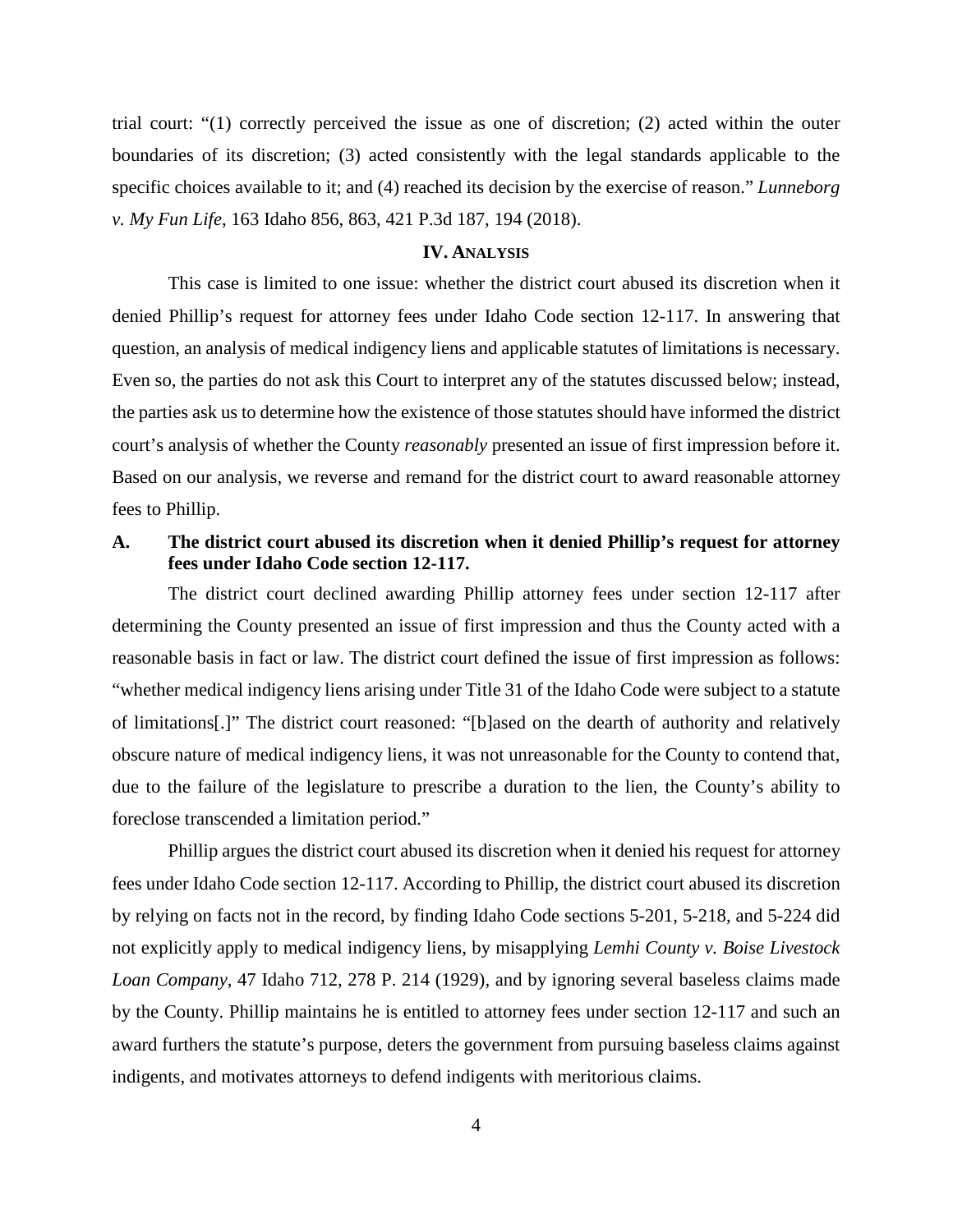Idaho Code section 12-117 permits courts to award attorney fees to prevailing parties in certain instances. Section 12-117, in relevant part, provides:

Unless otherwise provided by statute, in any proceeding involving as adverse parties a state agency or a political subdivision and a person, the state agency, political subdivision or the court hearing the proceeding, including on appeal, shall award the prevailing party reasonable attorney's fees . . . if it finds that the nonprevailing party acted without a reasonable basis in fact or law.

I.C. § 12-117(1). A political subdivision is defined as "a city, *a county*, any taxing district or a health district." I.C. § 12-117(6)(d) (emphasis added). "Title 31, Chapter 35 of the Idaho Code (Medical Indigency Act) requires counties to provide medical care for indigents . . . by paying providers for medical treatment rendered to indigents." *St. Luke's Reg'l Med. Ctr., Ltd. v. Bd. of Comm'rs of Ada Cnty*., 146 Idaho 753, 755, 203 P.3d 683, 687 (2009) (citing I.C. § 31-3503). "[T]he legislature's general intent in enacting the medical indigency assistance statutes is twofold: [1] to provide indigents with medical care and [2] to allow hospitals to obtain compensation for services rendered to indigents." *Id*. (quoting *Univ. of Utah Hosp. v. Ada Cnty. Bd. of Comm'rs*, 143 Idaho 808, 810, 153 P.3d 1154, 1156 (2007)).

"Upon the application for financial assistance pursuant to [the Medical Indigency Act] an automatic lien shall attach to all real and personal property of the applicant and on insurance benefits to which the applicant may be entitled." I.C. § 31-3504(4). Section 31-3504(4) does not provide an expiration date or renewal scheme for the lien, which, in effect, establishes that the lien exists in perpetuity. *See In re Hendricks*, 2010 WL 744259, \*2–4 (B.R. Idaho Mar. 1, 2010) (explaining "[t]he statute creating the lien in favor of the county for indigent medical benefit payments does not set forth an expiration date or renewal scheme for the lien" thus, the lien is perpetual and extinguishes only upon satisfaction). It is common for statutory liens to have no specific expiration date, especially those protecting governmental entities. *See, e.g.,* I.C. § 43-2519 (creating a lien that continues "until paid, and until paid, such lien shall not be subject to extinguishment for any reason whatsoever[.]"); I.C. § 63-206 (explaining that property taxes levied "shall only be discharged by the payment or cancellation of the property taxes[.]").

Almost one hundred years ago, in *Lemhi County*, this Court established the principles we affirm today. There, the Court directly addressed the interplay between a statutory lien's duration and the statute of limitations within which to enforce claims. *Id*. at 714–15, 278 P. at 216–17. The statute at issue there, which is now largely included in Idaho Code section 63-206, provided: "all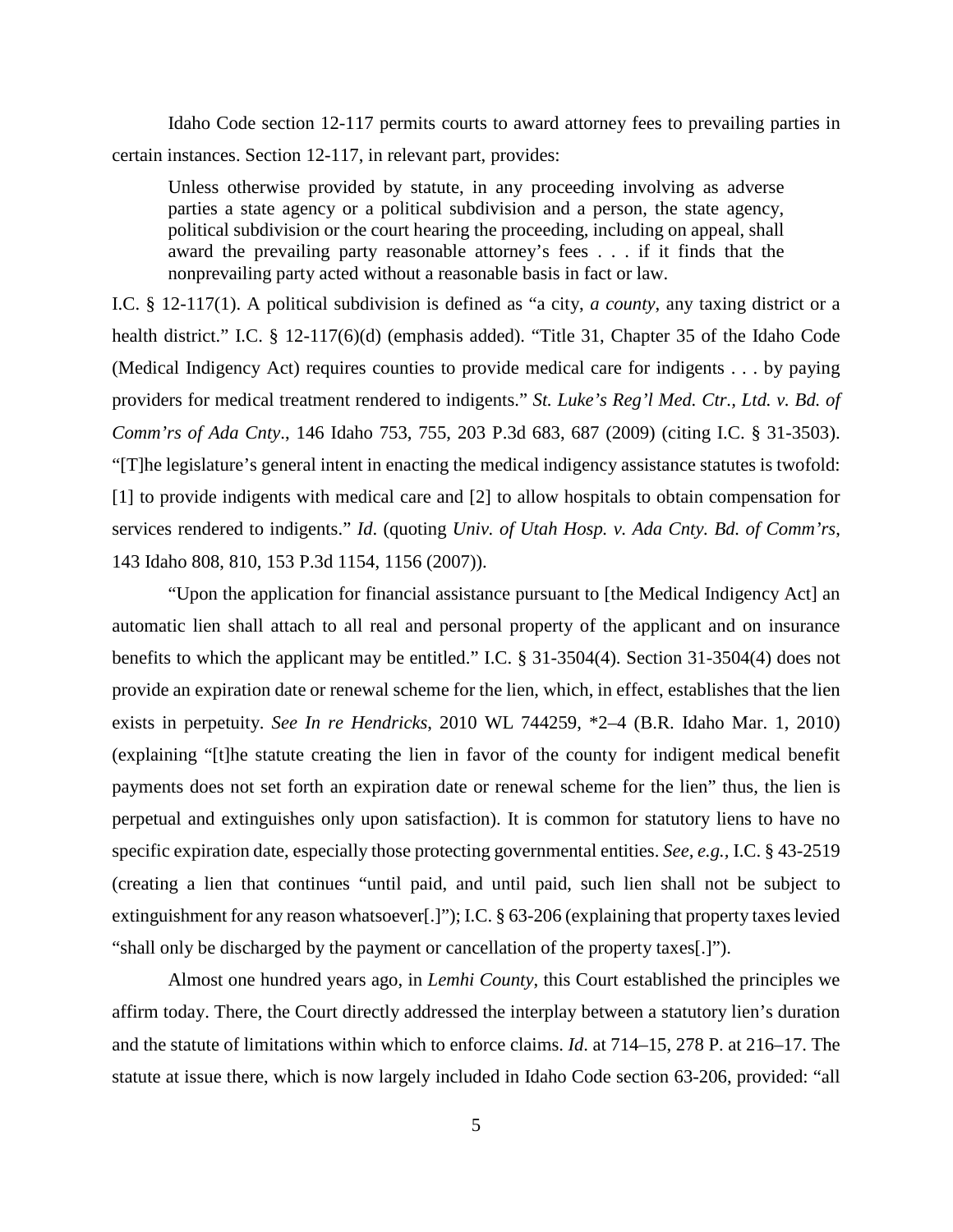taxes levied . . . shall be a lien upon the personal property so assessed, and [the statute] provides that the lien shall only be discharged by the payment, cancellation or rebate of the taxes as provided[.]" *Id*. at 713, 278 P. at 215 (internal quotations omitted). This Court explained the perpetual nature of a tax lien does not immunize such a lien from the enforcement restraints provided by statute: "the effect that the tax lien shall only be discharged by the payment, cancellation or rebate of the taxes, does not operate to take its enforcement out of the general statutes of limitation." *Id*. at 714, 278 P. at 216 (internal quotations omitted). This Court continued, "[s]tatutes of limitation are statutes of repose so far as civil actions are concerned . . . and do not extinguish the lien. They apply to the remedy, and cut off the right of enforcement, although the lien still exists." *Id*. (internal citation omitted). Ultimately, this Court held that the lien was a statutory lien and the applicable three-year limitation period enumerated in what is now Idaho Code section 5-218(1) barred the action. *Id*. at 715, 278 P. at 217 ("Fundamentally, this is a suit to collect a tax, and is therefore an action upon a statutory liability to which the statute will apply … and, unless facts are pleaded showing the tolling of the statute, the action is barred." (internal citation omitted)).

*Lemhi County* is not the only authority in this area. Much more recently, in *Hendricks*, the bankruptcy court for the District of Idaho explained medical indigency liens, their duration, and noted how a statute of limitation might impede a collector's ability to pursue an action against a debtor. 2010 WL 744259, at \*4–5. There, the court explained how "the Idaho Legislature is comfortable with the notion of creating statutory liens, especially those protecting governmental entities, with no fixed duration." *Id.* at \*4. It went on: "[t]he legislature has not seen fit to assign a specific duration to medical indigency liens, and the [c]ourt may not judicially impose such a limitation." *Id.* at \*5. Even so, the court noted the self-evident difference between a lien's duration and the ability to enforce claims in accordance with applicable limitation periods. *Id*. It determined, "while the County may lose its right to bring an action to collect Debtor's underlying debt under the County Program, its statutory lien will nonetheless continue in effect. Even if the County's claim is no longer enforceable by legal action against Debtor, the statutory lien remains vital." *Id.*  Thus, Idaho's bankruptcy court, eight years before Ada County filed its foreclosure action here, explained the distinction between a non-expiring lien and an enforceable one. While the holding of the bankruptcy court is not binding on this Court, when coupled with the statement of the Court in *Lemhi County*, the unenforceability of an outdated medical indigency lien is clear.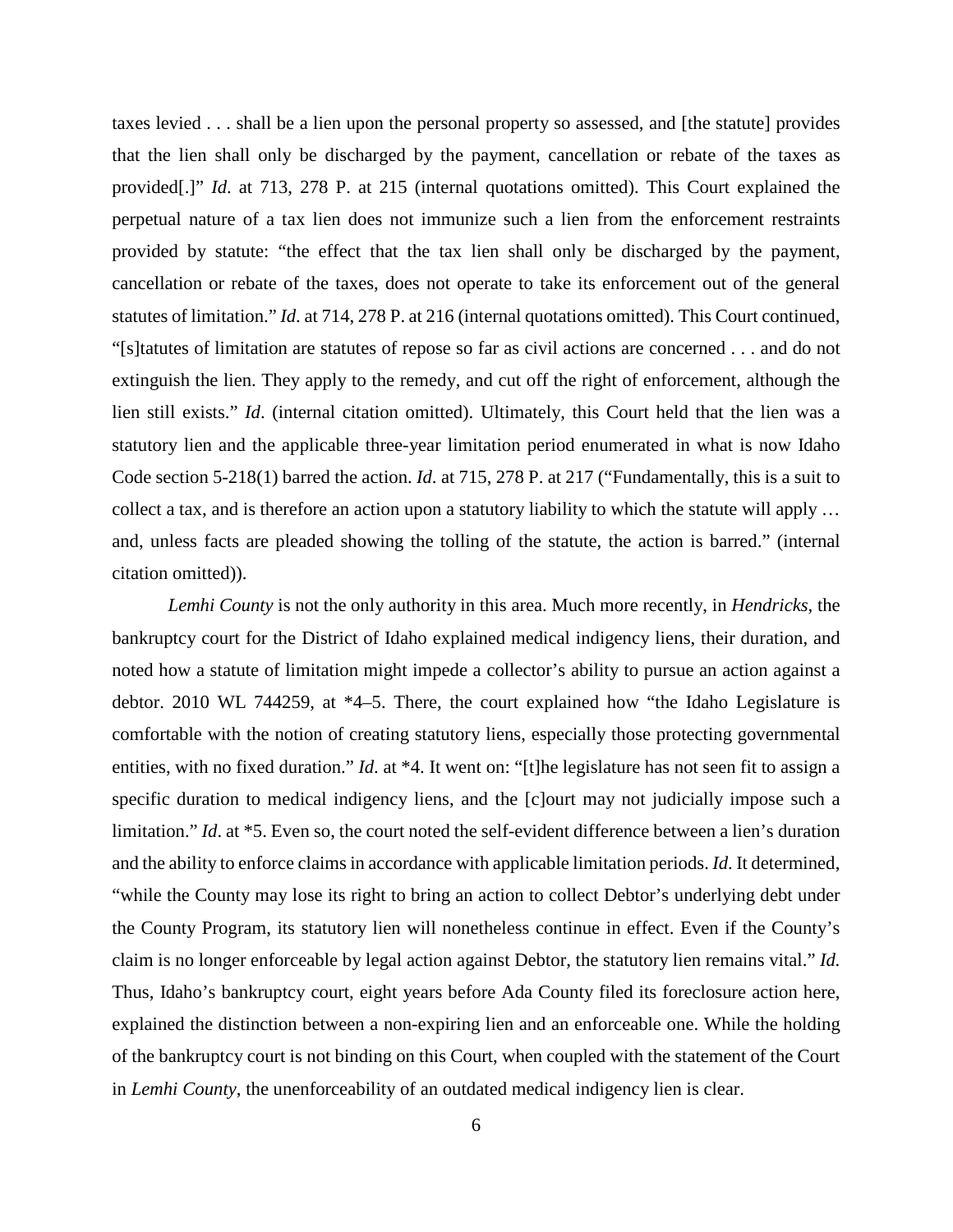Turning to this case, the district court recognized that *Lemhi County* had not been applied to medical indigency liens in any reported case, and the issue presented was thus a "matter of first impression." The district court's conclusion was technically correct; any issue that "has never been addressed by an Idaho appellate court" potentially fits that definition. *Wheeler v. Idaho Dep't of Health & Welfare*, 147 Idaho 257, 266, 207 P.3d 988, 997 (2009). Even so, the holdings of *Hendricks*, which is not binding on this Court, and of *Lemhi County*, as a matter of reason, both answer whether medical indigency liens which are not perpetual are nevertheless subject to a statute of limitation. Thus, simply because the matter is of first impression does not end the analysis in this unique set of facts.

"Asserting [that an issue is] a matter of first impression is not a 'free pass' to bring [issues] based on unreasonable arguments." *Arnold v. City of Stanley*, 158 Idaho 218, 224, 345 P.3d 1008, 1014 (2015) (quotation marks in original). The question becomes whether it was reasonable for the County to bring this action and argue that no statute of limitation governed this foreclosure action. We conclude it was unreasonable for the County to do so, and thus the district court abused its discretion in failing to award Phillip attorney fees here.

"[T]he purpose of [section] 12-117 is to serve as a deterrent to groundless or arbitrary action and to provide a remedy for persons who have borne unfair and unjustified financial burdens defending against groundless charges." *Id*. at 224, 345 P.3d at 1014 (quoting *Canal/Norcrest/Columbus Action Comm. v. City of Boise*, 136 Idaho 666, 671, 39 P.3d 606, 611 (2001)). As such, in cases like this one, when the political subdivision is the nonprevailing party, the touchstone of a court's legal analysis under section  $12{\text -}117(1)$  must be whether that governmental subdivision, the County here, acted reasonably in bringing suit and through its arguments. A nonprevailing party's position is unreasonable when it contradicts the plain reading of a statute or where the nonprevailing party does not appear to have suffered actual harm from the prevailing party's actions. *Id*. ("Because a plain reading of the statute contradicts the [party's] position, and because they do not even claim to have been actually harmed by the [wrongful action], we find that their appeal was brought without a reasonable basis in fact or law.").

Section 5-201 sets forth the clear legislative policy that "[c]ivil actions can only be commenced within the periods prescribed in this chapter after the cause of action shall have accrued, *except when, in special cases, a different limitation is prescribed by statute*." (Emphasis added). There is no exception to this plainly worded mandate. Section 5-218, in relevant part,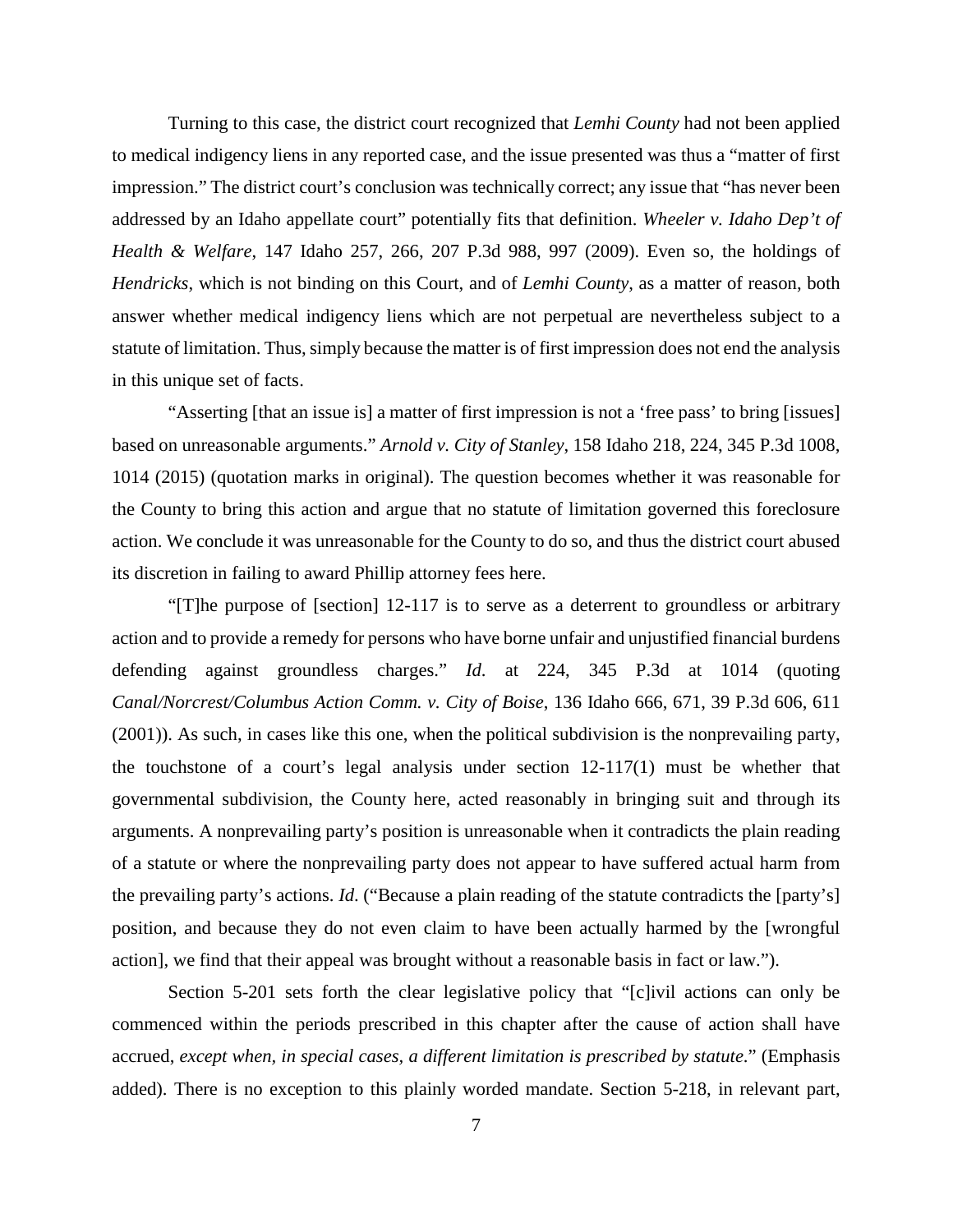provides a three-year limitation period on "[a]n action upon a liability created by statute, other than a penalty or forfeiture." I.C.  $\S$  5-218(1). The fifth paragraph in the County's original complaint<sup>[4](#page-7-0)</sup> for foreclosure against Phillip asserted "[t]his matter involves the foreclosure of one (1) statutory lien pursuant to Idaho Code § 31-3504(4) . . . ." Paragraph VIII of the same complaint affirms that "Ada County filed a notice of lien . . . pursuant to Idaho Code § 31-3504(4) *claiming a statutory lien* . . . ." (Emphasis added). Thus, from the initiation of this case the County was seeking to foreclose a statutory lien. It is axiomatic that such liens are governed by, and subject to, the three-year limitation period of Idaho Code section 5-218. Thus, it is unsurprising that the district court ultimately held that the County's action to foreclose the medical indigency lien was time barred by section 5-218(1) because the County failed to bring the action within three years. Title 31, Chapter 35 does not provide that medical indigency liens are "special cases" entitled to an exception, nor does Title 31, Chapter 35 provide an extraordinary limitation period for enforcing medical indigency liens. *See* I.C. §§ 31-3501–3558. Because a different limitation period is not prescribed, medical indigency liens are subject to the rules enumerated in Title 5. Like the district court found, as a statutory lien, a medical indigency lien is subject to the three-year limitation period set forth in section 5-218(1). Thus, the County's attempt to enforce a statutory lien some eleven years after its cause of action accrued was unreasonable.

We recognize "the high bar it takes for a court to conclude that an issue was pursued without a reasonable basis in law or fact." But here we hold that the County's efforts rise to that level. *See Dep't of Environ. Qual. v. Gibson*, 166 Idaho 424, 448, 461 P.3d 706, 730 (2020). Although this Court has not specifically addressed whether medical indigency liens are subject to a statute of limitations in the past, the plain reading of sections 5-201 and 5-218 are beyond "clear enough" to support a finding that the County pursued its case without a reasonable basis in fact or law. *Arnold*, 158 Idaho at 224, 345 P.3d at 1014 ("[A]lthough the Court has not before addressed the scope of who may bring an enforcement action under [applicable statute], the plain language of that section is clear enough that we believe the [appellant's] appeal was made without a reasonable basis in fact or law."). In addition, this Court's holding in *Lemhi County* answers the County's argument about whether a statutory lien that is perpetual is subject to the limitation

 $\overline{a}$ 

<span id="page-7-0"></span><sup>&</sup>lt;sup>4</sup> The County amended its complaint, but the allegations that it was enforcing a "statutory lien" remained unchanged.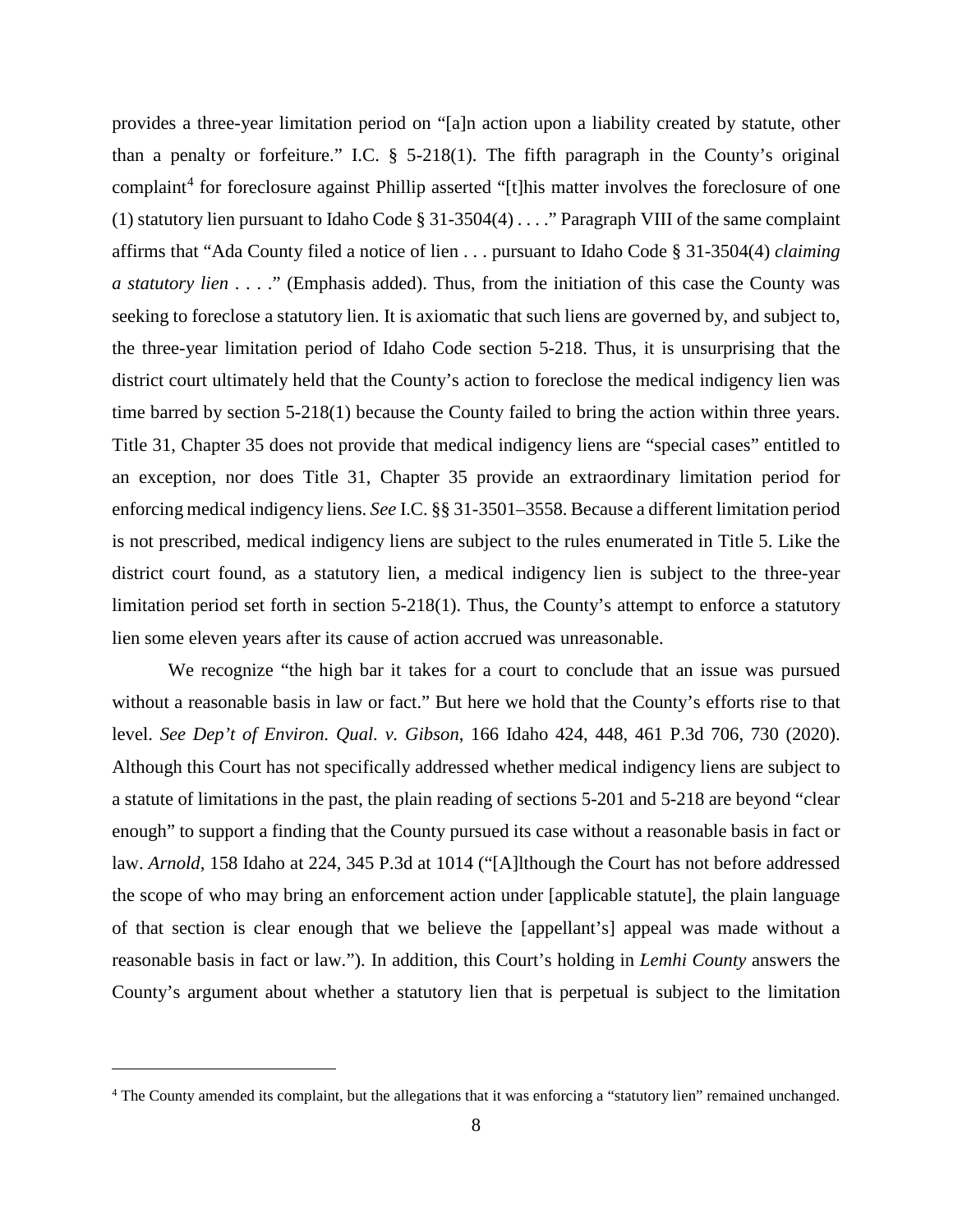periods prescribed by Title 5. The fact that *Lemhi County* is over ninety-years-old does not diminish its precedential value.

In summary, although the County presented an issue of first impression, the County's position was unreasonable because medical indigency liens are statutory liens and statutory liens are subject to the three-year limitation period prescribed by Idaho Code section 5-218(1). If a perpetual tax lien is subject to a statute of limitations, it is *a fortiori* that a medical indigency lien would also be subject to the same statute of limitations. Despite section 5-218(1) barring statutory liens after three-years, our precedent that statutory liens perpetual in nature are subject to limitations, and other courts holding the unenforceability of an outdated medical indigency lien is clear, the district court still concluded that the County's position was reasonable. Based on the choices available to the district court, that finding is not consistent with the legal standards above. Thus, the district court abused its discretion by giving the County a pass here. Section 12-117 exists to prevent Idaho citizens from footing the bill when a local government desires to bring an unsuccessful test case in the face of clearly established law.

As a result, we remand for the district court to determine a reasonable amount of attorney fees Phillip is entitled to in accordance with I.R.C.P. 54(d)(1)(B).

## **B. Attorney Fees on Appeal.**

Phillip requests attorney fees on appeal under Idaho Code section 12-117. Again, Phillip maintains the County's arguments were not reasonably based in fact or law. For review, "in any proceeding involving as adverse parties a state agency or a political subdivision and a person," the court "shall award the prevailing party reasonable attorney's fees . . . if it finds that the nonprevailing party acted without a reasonable basis in fact or law." I.C. § 12-117(1).

While the County proffered the same arguments on appeal that it raised in the district court, the County did so in *response* to Phillip's appeal. We cannot say it was improper for the County to make the same argument on appeal that was adopted by the district court. *See Nemeth v. Shoshone Cnty*., 165 Idaho 851, 861, 453 P.3d 844, 854 (2019) ("[W]e cannot find that the [respondent] acted without a foundation in fact or law in defending on appeal the judgment they won below."). As a result, we decline awarding attorney fees to Phillip on appeal.

## **V. CONCLUSION**

The district court's ruling denying Phillip attorney fees under Idaho Code section 12-117 is reversed and the case is remanded for the district court to award reasonable attorney fees to